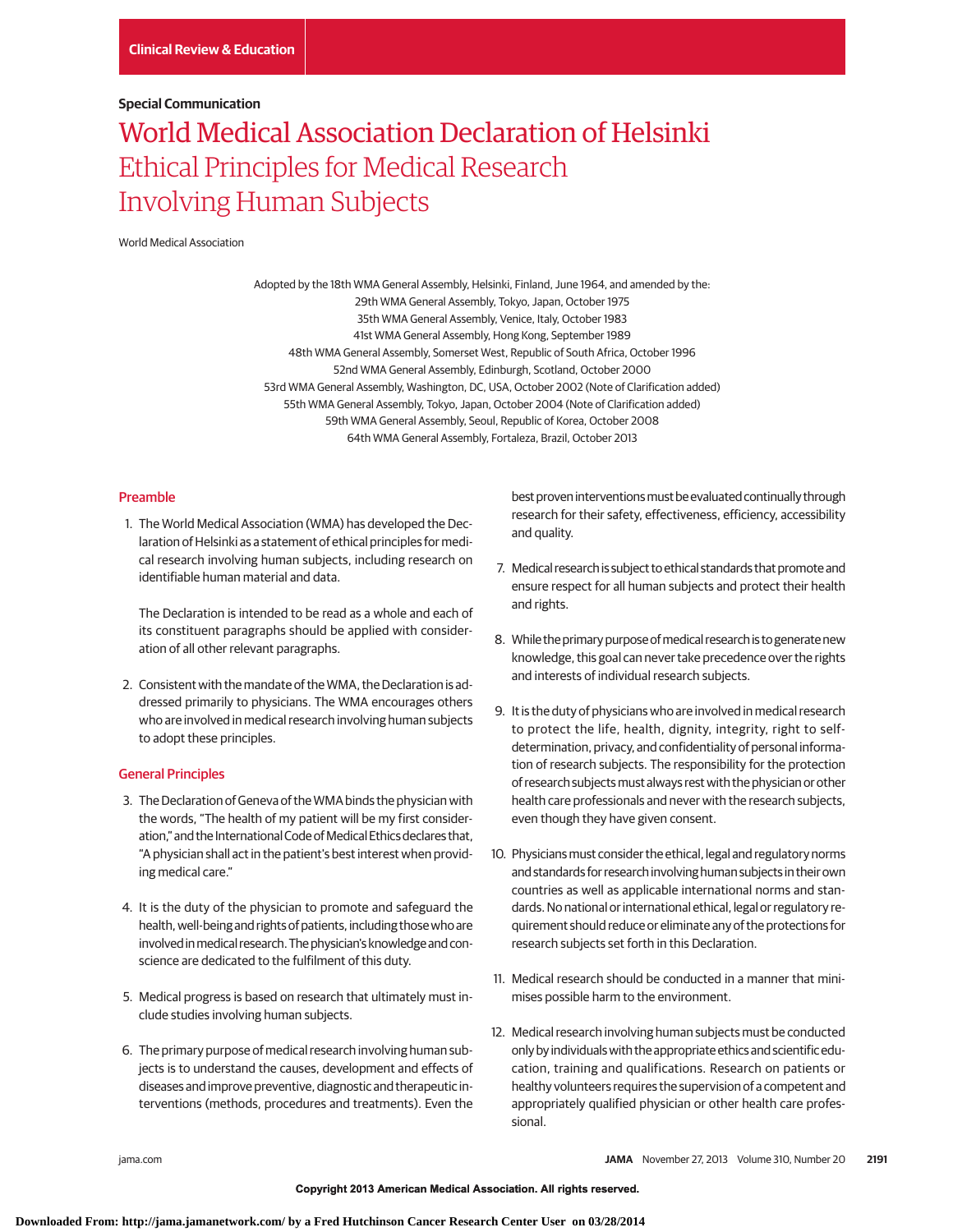- 13. Groups that are underrepresented in medical research should be provided appropriate access to participation in research.
- 14. Physicians who combine medical research with medical care should involve their patients in research only to the extent that this is justified by its potential preventive, diagnostic or therapeutic value and if the physician has good reason to believe that participation in the research study will not adversely affect the health of the patients who serve as research subjects.
- 15. Appropriate compensation and treatment for subjects who are harmed as a result of participating in research must be ensured.

#### Risks, Burdens and Benefits

16. In medical practice and in medical research, most interventions involve risks and burdens.

Medical research involving human subjects may only be conducted if the importance of the objective outweighs the risks and burdens to the research subjects.

17. All medical research involving human subjects must be preceded by careful assessment of predictable risks and burdens to the individuals and groups involved in the research in comparison with foreseeable benefits to them and to other individuals or groups affected by the condition under investigation.

Measures to minimise the risks must be implemented. The risks must be continuously monitored, assessed and documented by the researcher.

18. Physicians may not be involvedin a research study involving human subjects unless they are confident that the risks have been adequately assessed and can be satisfactorily managed.

When the risks are found to outweigh the potential benefits or when there is conclusive proof of definitive outcomes, physicians must assess whether to continue, modify or immediately stop the study.

## Vulnerable Groups and Individuals

19. Some groups and individuals are particularly vulnerable andmay have an increased likelihood of being wronged or of incurring additional harm.

All vulnerable groups and individuals should receive specifically considered protection.

20. Medical research with a vulnerable group is only justified if the research is responsive to the health needs or priorities of this group and the research cannot be carried out in a nonvulnerable group. In addition, this group should stand to benefit from the knowledge, practices or interventions that result from the research.

#### Scientific Requirements and Research Protocols

- 21. Medical research involving human subjectsmust conform to generally accepted scientific principles, be based on a thorough knowledge of the scientific literature, other relevant sources of information, and adequate laboratory and, as appropriate, animal experimentation. The welfare of animals used for research must be respected.
- 22. The design and performance of each research study involving human subjects must be clearly described and justified in a research protocol.

The protocol should contain a statement of the ethical considerations involved and should indicate how the principles in this Declaration have been addressed. The protocol should include information regarding funding, sponsors, institutional affiliations, potential conflicts of interest, incentives for subjects and information regarding provisions for treating and/or compensating subjects who are harmed as a consequence of participation in the research study.

In clinical trials, the protocol must also describe appropriate arrangements for post-trial provisions.

## Research Ethics Committees

23. The research protocolmust be submitted for consideration, comment, guidance and approval to the concerned research ethics committee before the study begins. This committee must be transparent in its functioning, must be independent of the researcher, the sponsor and any other undue influence and must be duly qualified. It must take into consideration the laws and regulations of the country or countries in which the research is to be performed as well as applicable international norms and standards but these must not be allowed to reduce or eliminate any of the protections for research subjects set forth in this Declaration.

The committee must have the right to monitor ongoing studies. The researcher must provide monitoring information to the committee, especially information about any serious adverse events. No amendment to the protocol may be made without consideration and approval by the committee. After the end of the study, the researchers must submit a final report to the committee containing a summary of the study's findings and conclusions.

### Privacy and Confidentiality

24. Every precaution must be taken to protect the privacy of research subjects and the confidentiality of their personal information.

### Informed Consent

25. Participation by individuals capable of giving informed consent as subjects in medical research must be voluntary. Although it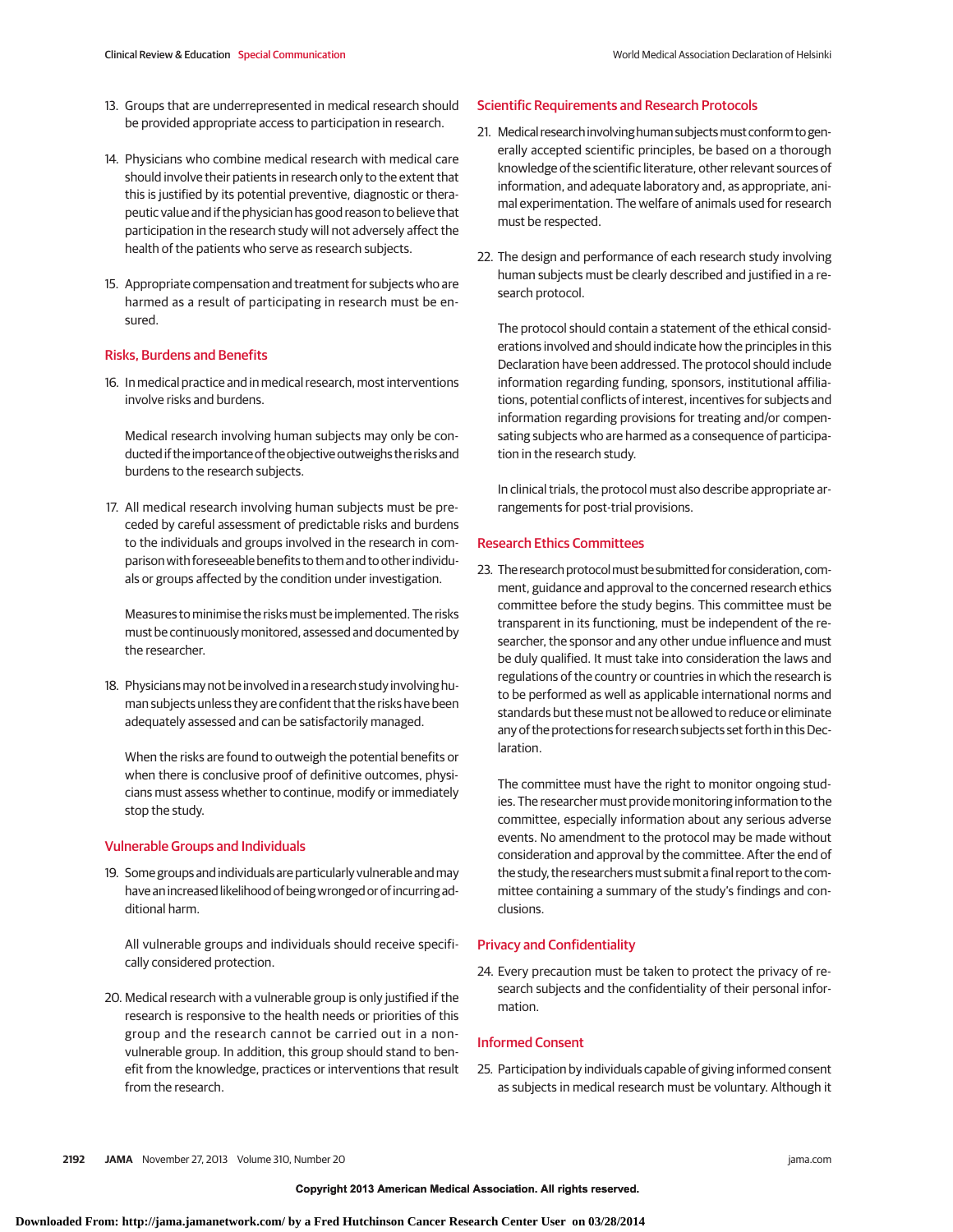may be appropriate to consult family members or community leaders, no individual capable of giving informed consent may be enrolled in a research study unless he or she freely agrees.

26. In medical research involving human subjects capable of giving informed consent, each potential subject must be adequately informed of the aims, methods, sources of funding, any possible conflicts of interest, institutional affiliations of the researcher, the anticipated benefits and potential risks of the study and the discomfort it may entail, post-study provisions and any other relevant aspects of the study. The potential subject must be informed of the right to refuse to participate in the study or to withdraw consent to participate at any time without reprisal. Special attention should be given to the specific information needs of individual potential subjects as well as to themethods used to deliver the information.

After ensuring that the potential subject has understood the information, the physician or another appropriately qualified individual must then seek the potential subject's freely-given informed consent, preferably in writing. If the consent cannot be expressed in writing, the non-written consent must be formally documented and witnessed.

Allmedical research subjects should be given the option of being informed about the general outcome and results of the study.

- 27. When seeking informed consent for participation in a research study the physician must be particularly cautious if the potential subject is in a dependent relationship with the physician or may consent under duress. In such situations the informed consent must be sought by an appropriately qualified individual who is completely independent of this relationship.
- 28. For a potential research subject who is incapable of giving informed consent, the physician must seek informed consent from the legally authorised representative. These individuals must not be included in a research study that has no likelihood of benefit for them unless it is intended to promote the health of the group represented by the potential subject, the research cannot instead be performed with persons capable of providing informed consent, and the research entails only minimal risk and minimal burden.
- 29. When a potential research subject who is deemed incapable of giving informed consent is able to give assent to decisions about participation in research, the physician must seek that assent in addition to the consent of the legally authorised representative. The potential subject's dissent should be respected.
- 30. Research involving subjects who are physically or mentally incapable of giving consent, for example, unconscious patients, may be done only if the physical or mental condition that prevents giving informed consent is a necessary characteristic of the research group. In such circumstances the physician must seek informed consent from the legally authorised representative. If no such representative is available and if the research cannot be delayed, the study may proceed without informed consent pro-

vided that the specific reasons for involving subjects with a condition that renders them unable to give informed consent have been stated in the research protocol and the study has been approved by a research ethics committee. Consent to remain in the research must be obtained as soon as possible from the subject or a legally authorised representative.

- 31. The physician must fully inform the patient which aspects of their care are related to the research. The refusal of a patient to participate in a study or the patient's decision to withdraw from the study must never adversely affect the patient-physician relationship.
- 32. For medical research using identifiable human material or data, such as research on material or data contained in biobanks or similar repositories, physicians must seek informed consent for its collection, storage and/or reuse. There may be exceptional situations where consent would be impossible or impracticable to obtain for such research. In such situations the research may be done only after consideration and approval of a research ethics committee.

## Use of Placebo

33. The benefits, risks, burdens and effectiveness of a new intervention must be tested against those of the best proven intervention(s), except in the following circumstances:

Where no proven intervention exists, the use of placebo, or no intervention, is acceptable; or

Where for compelling and scientifically sound methodological reasons the use of any intervention less effective than the best proven one, the use of placebo, or no intervention is necessary to determine the efficacy or safety of an intervention

and the patients who receive any intervention less effective than the best proven one, placebo, or no intervention will not be subject to additional risks of serious or irreversible harm as a result of not receiving the best proven intervention.

Extreme care must be taken to avoid abuse of this option.

# Post-Trial Provisions

34. In advance of a clinical trial, sponsors, researchers and host country governments shouldmake provisions for post-trial access for all participants who still need an intervention identified as beneficial in the trial. This information must also be disclosed to participants during the informed consent process.

# Research Registration and Publication and Dissemination of Results

35. Every research study involving human subjects must be registered in a publicly accessible database before recruitment of the first subject.